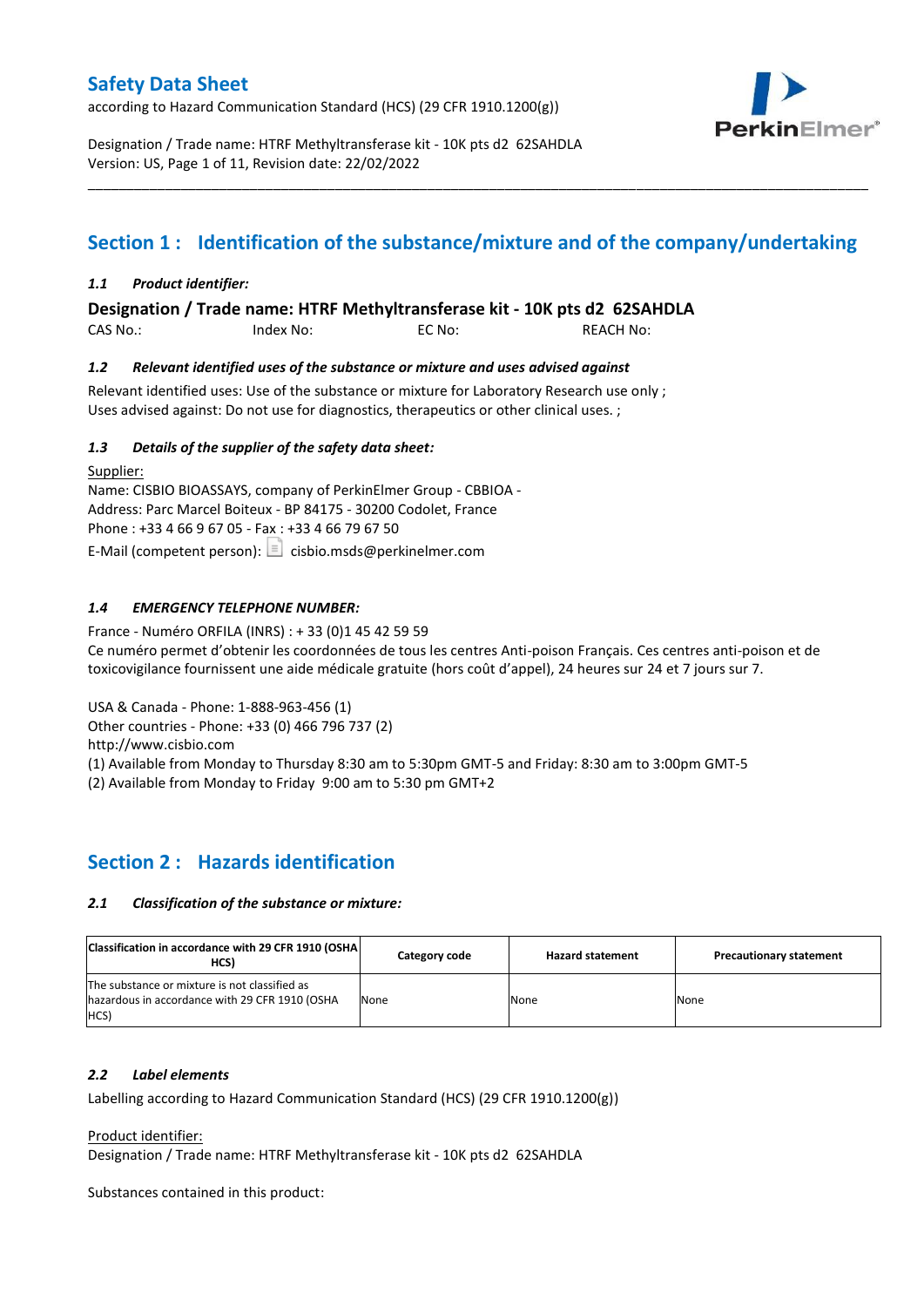according to Hazard Communication Standard (HCS) (29 CFR 1910.1200(g))

Designation / Trade name: HTRF Methyltransferase kit - 10K pts d2 62SAHDLA Version: US, Page 2 of 11, Revision date: 22/02/2022



Hazard pictograms

Signal word:

Hazard and precautionary statements:

#### *2.3 Other hazards*

The mixture does not contain substances classified as 'Substances of Very High Concern' (SVHC) >= 0.1% published by the European CHemicals Agency (ECHA) under article 57 of REACH. The mixture satisfies neither the PBT nor the vPvB criteria for mixtures in accordance with annexe XIII of the REACH regulations EC 1907/2006. ;

\_\_\_\_\_\_\_\_\_\_\_\_\_\_\_\_\_\_\_\_\_\_\_\_\_\_\_\_\_\_\_\_\_\_\_\_\_\_\_\_\_\_\_\_\_\_\_\_\_\_\_\_\_\_\_\_\_\_\_\_\_\_\_\_\_\_\_\_\_\_\_\_\_\_\_\_\_\_\_\_\_\_\_\_\_\_\_\_\_\_\_\_\_\_\_\_\_\_\_\_\_

Adverse human health effects: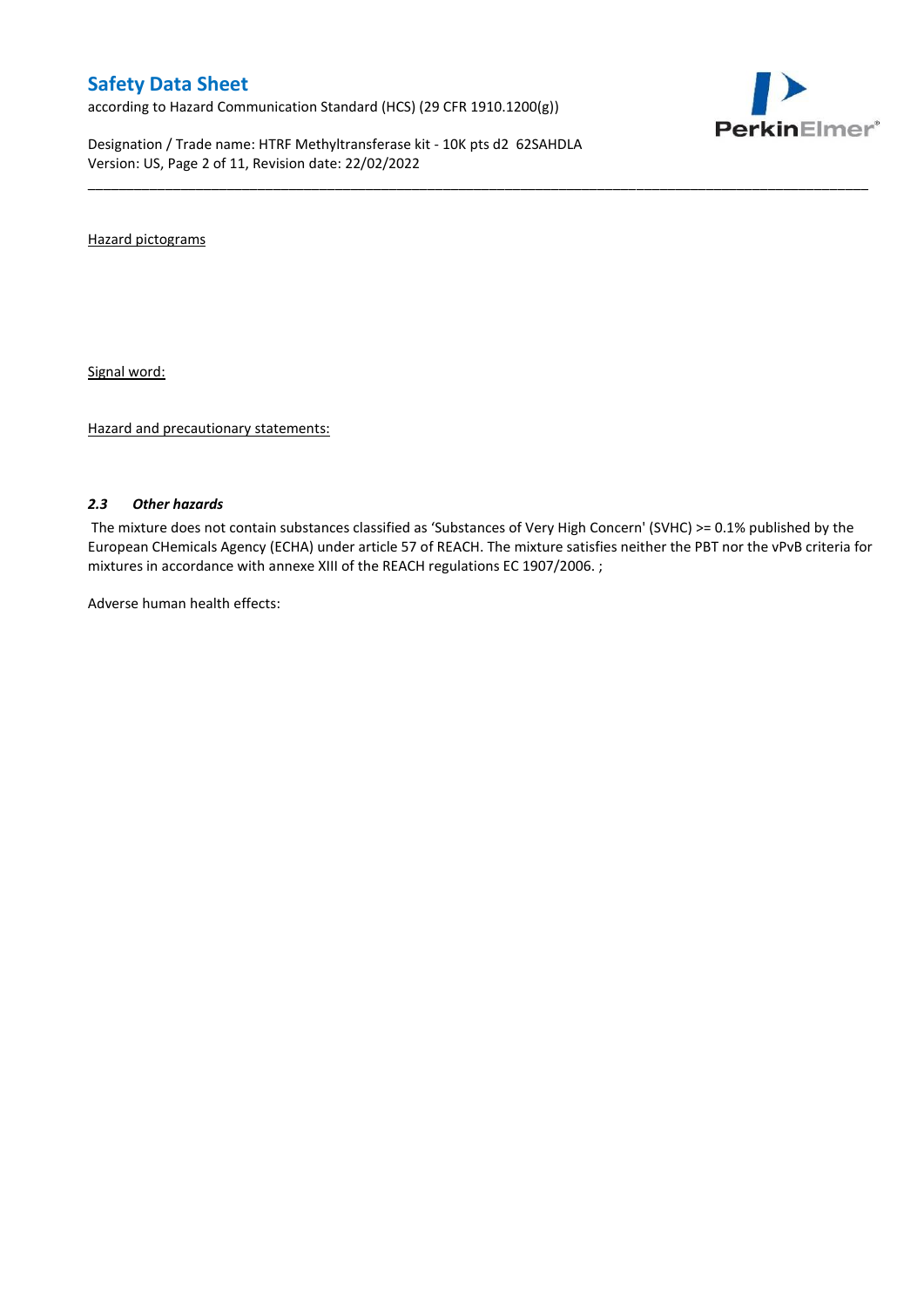according to Hazard Communication Standard (HCS) (29 CFR 1910.1200(g))



Designation / Trade name: HTRF Methyltransferase kit - 10K pts d2 62SAHDLA Version: US, Page 3 of 11, Revision date: 22/02/2022

# **Section 3 : Composition/information on ingredients**

#### *3.2 Mixtures*

Hazardous ingredients:

This mixture does not contain any hazardous substances at the concentration limits given in Regulation (EC) No. 1272/2008 and OSHA Hazard Communication Standard 29 CFR 1910.1200.

\_\_\_\_\_\_\_\_\_\_\_\_\_\_\_\_\_\_\_\_\_\_\_\_\_\_\_\_\_\_\_\_\_\_\_\_\_\_\_\_\_\_\_\_\_\_\_\_\_\_\_\_\_\_\_\_\_\_\_\_\_\_\_\_\_\_\_\_\_\_\_\_\_\_\_\_\_\_\_\_\_\_\_\_\_\_\_\_\_\_\_\_\_\_\_\_\_\_\_\_\_

Additional information:

Full text of H- and EUH-phrases: see SECTION 16.

# **Section 4 : First aid measures**

#### *4.1 Description of first aid measures*

**General information**: Do not leave affected person unattended. ; Remove affected person from the danger area and lay down. ;

**Following inhalation**: In case of respiratory tract irritation, consult a physician. ; Provide fresh air. ;

**Following skin contact**:After contact with skin, wash immediately with water ; Remove contaminated clothing ;

**Following eye contact**: After contact with the eyes, rinse with water with the eyelids open for a sufficient length of time, then consult an ophthalmologist immediately. ;

**Following ingestion**: Do NOT induce vomiting. ; Give nothing to eat or drink. ; If accidentally swallowed rinse the mouth with plenty of water (only if the person is conscious) and obtain immediate medical attention. ; **Self-protection of the first aider**:

#### *4.2 Most important symptoms and effects, both acute and delayed*

Symptoms: No known symptoms to date. ; Effects:

### *4.3 Indication of any immediate medical attention and special treatment needed*

Notes for the doctor:

# **Section 5 : Firefighting measures**

#### *5.1 Extinguishing media:*

Suitable extinguishing media: This product is not flammable. Use extinguishing agent suitable for type of surrounding fire ;

#### *5.2 Special hazards arising from the substance or mixture*

Hazardous combustion products: /

### *5.3 Advice for fire-fighters*

Wear Protective clothing. ; Additional information: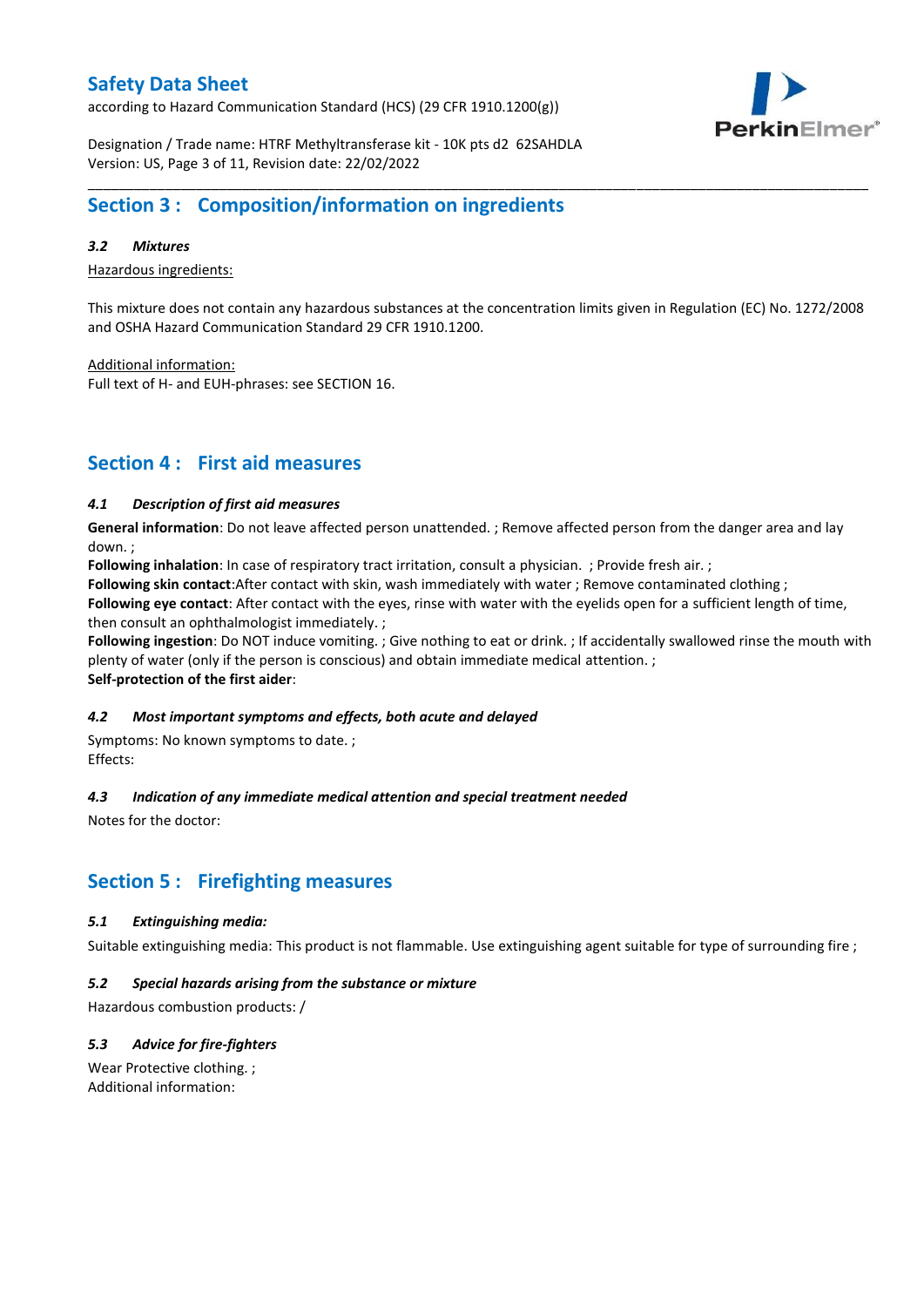according to Hazard Communication Standard (HCS) (29 CFR 1910.1200(g))



Designation / Trade name: HTRF Methyltransferase kit - 10K pts d2 62SAHDLA Version: US, Page 4 of 11, Revision date: 22/02/2022

# **Section 6 : Accidental release measures**

### *6.1 Personal precautions, protective equipment and emergency procedures*

Emergency procedures: Provide adequate ventilation. ; Emergency procedures: Remove persons to safety. ; Personal precautions: Use personal protection equipment (see section 8). ;

\_\_\_\_\_\_\_\_\_\_\_\_\_\_\_\_\_\_\_\_\_\_\_\_\_\_\_\_\_\_\_\_\_\_\_\_\_\_\_\_\_\_\_\_\_\_\_\_\_\_\_\_\_\_\_\_\_\_\_\_\_\_\_\_\_\_\_\_\_\_\_\_\_\_\_\_\_\_\_\_\_\_\_\_\_\_\_\_\_\_\_\_\_\_\_\_\_\_\_\_\_

### *6.2 Environmental precautions*

Do not allow to enter into surface water or drains. ; Ensure all waste water is collected and treated via a waste water treatment plant. ;

#### *6.3 Methods and material for containment and cleaning up*

For cleaning up: Suitable material for taking up: Absorbing material, organic ; Other information:

### *6.4 Reference to other sections*

Additional information:

# **Section 7 : Handling and storage**

### *7.1 Precautions for safe handling*

#### Protective measures:

Advice on safe handling: Avoid contact with skin, eyes and clothes. ; Avoid: Eye contact ; Avoid: Generation/formation of aerosols ; Avoid: Skin contact ; Avoid: inhalation ; In the immediate working surroundings there must be: Emergency shower installed ; In the immediate working surroundings there must be: Provide eye shower and label its location conspicuously ; Wash contaminated clothing immediately. ;

Fire preventions:

Do not eat, drink or smoke in areas where reagents are handled. ; Do not pipet by mouth ; Wear suitable one-way gloves at work ;

Advice on general occupational hygiene : Handle in accordance with good industrial hygiene and safety practice ; Observe technical data sheet. ; Remove contaminated, saturated clothing. ; Wash hands before breaks and after work. ;

### *7.2 Conditions for safe storage, including any incompatibilities*

Requirements for storage rooms and vessels: Keep container tightly closed. ; Keep-store only in original container or in properly labeled containers ; Hints on storage assembly: Materials to avoid:

Further information on storage conditions:

### *7.3 Specific end uses:*

Recommendations on specific end uses: Observe technical data sheet. ;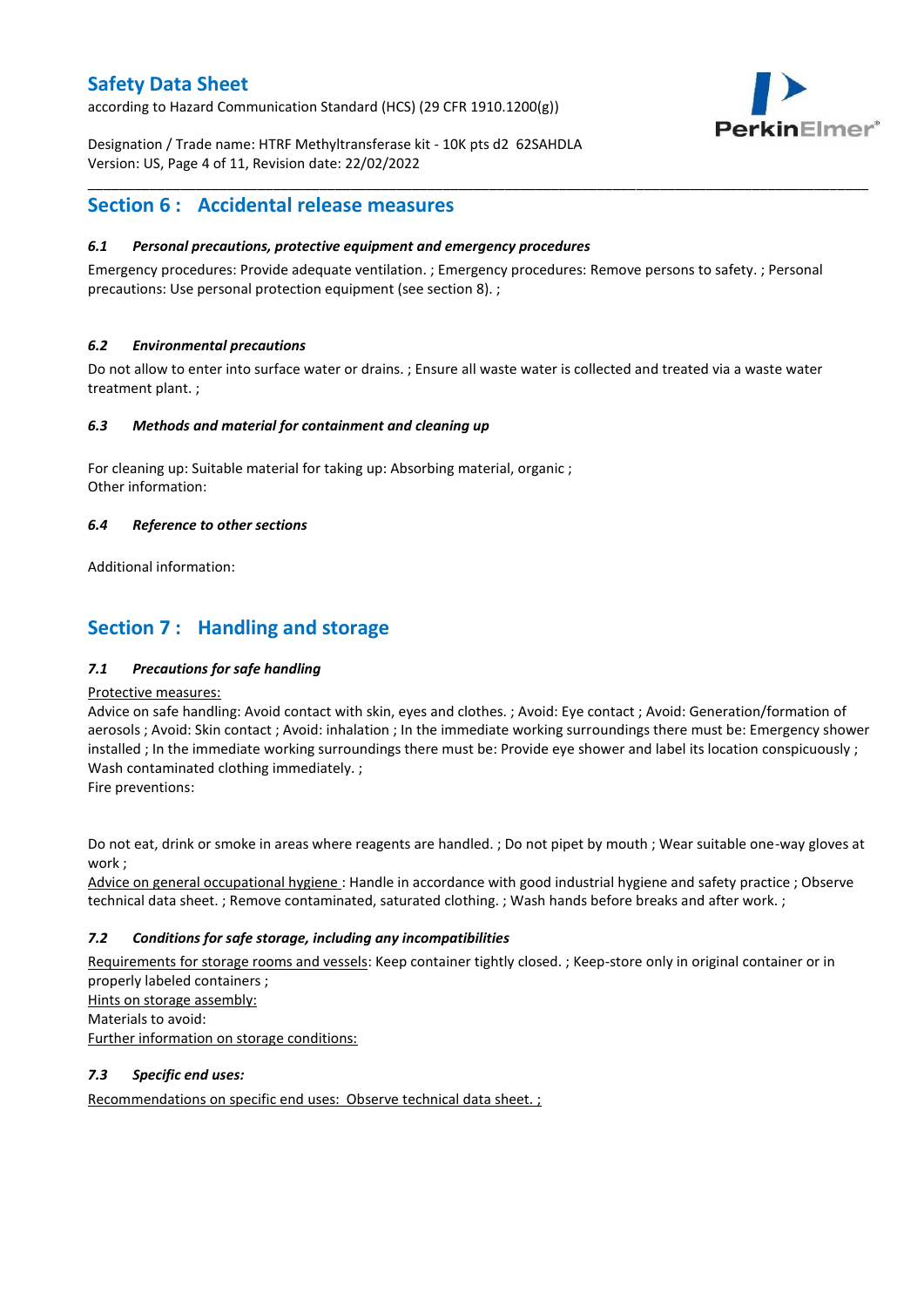according to Hazard Communication Standard (HCS) (29 CFR 1910.1200(g))



Designation / Trade name: HTRF Methyltransferase kit - 10K pts d2 62SAHDLA Version: US, Page 5 of 11, Revision date: 22/02/2022

# **Section 8 : Exposure controls/personal protection**

### *8.1 Control parameters*

Preliminary remark:

- 8.1.1 Occupational exposure limits:
	- OSHA (USA)

### 8.1.2 DNEL/PNEC-values:

- DNEL worker
- DNEL consumer
- PNEC

#### *8.2 Exposure controls*

8.2.1 Appropriate engineering controls:

Technical measures and appropriate working operations should be given priority over the use of personal protective equipment. See section 7

\_\_\_\_\_\_\_\_\_\_\_\_\_\_\_\_\_\_\_\_\_\_\_\_\_\_\_\_\_\_\_\_\_\_\_\_\_\_\_\_\_\_\_\_\_\_\_\_\_\_\_\_\_\_\_\_\_\_\_\_\_\_\_\_\_\_\_\_\_\_\_\_\_\_\_\_\_\_\_\_\_\_\_\_\_\_\_\_\_\_\_\_\_\_\_\_\_\_\_\_\_

8.2.2 Personal protective equipment:

Eye / Face protection: Safety glasses with side-shields ;

Skin protection: Gloves ; Laboratory coats ;

Respiratory protection:Ensure adequate ventilation ;

Thermal hazards:

8.2.3 Environmental exposure controls:

Consumer exposure control

Measures related to consumer uses of the substance (as such or in mixtures): Measures related to the service life of the substance in articles:

# **Section 9 : Physical and chemical properties**

#### *9.1 Information on basic physical and chemical properties*

**A**ppearance

| <u>repearance</u>     |        |
|-----------------------|--------|
| Physical state        | Liquid |
| Colour                | Blue ; |
| Odour                 |        |
| Odour threshold (ppm) |        |

|                    | Value | Concentration<br>(mol/L) | Method | Temperature (°C) Pressure (kPa) | Remark |
|--------------------|-------|--------------------------|--------|---------------------------------|--------|
| pН                 |       |                          |        |                                 |        |
| Melting point (°C) |       |                          |        |                                 |        |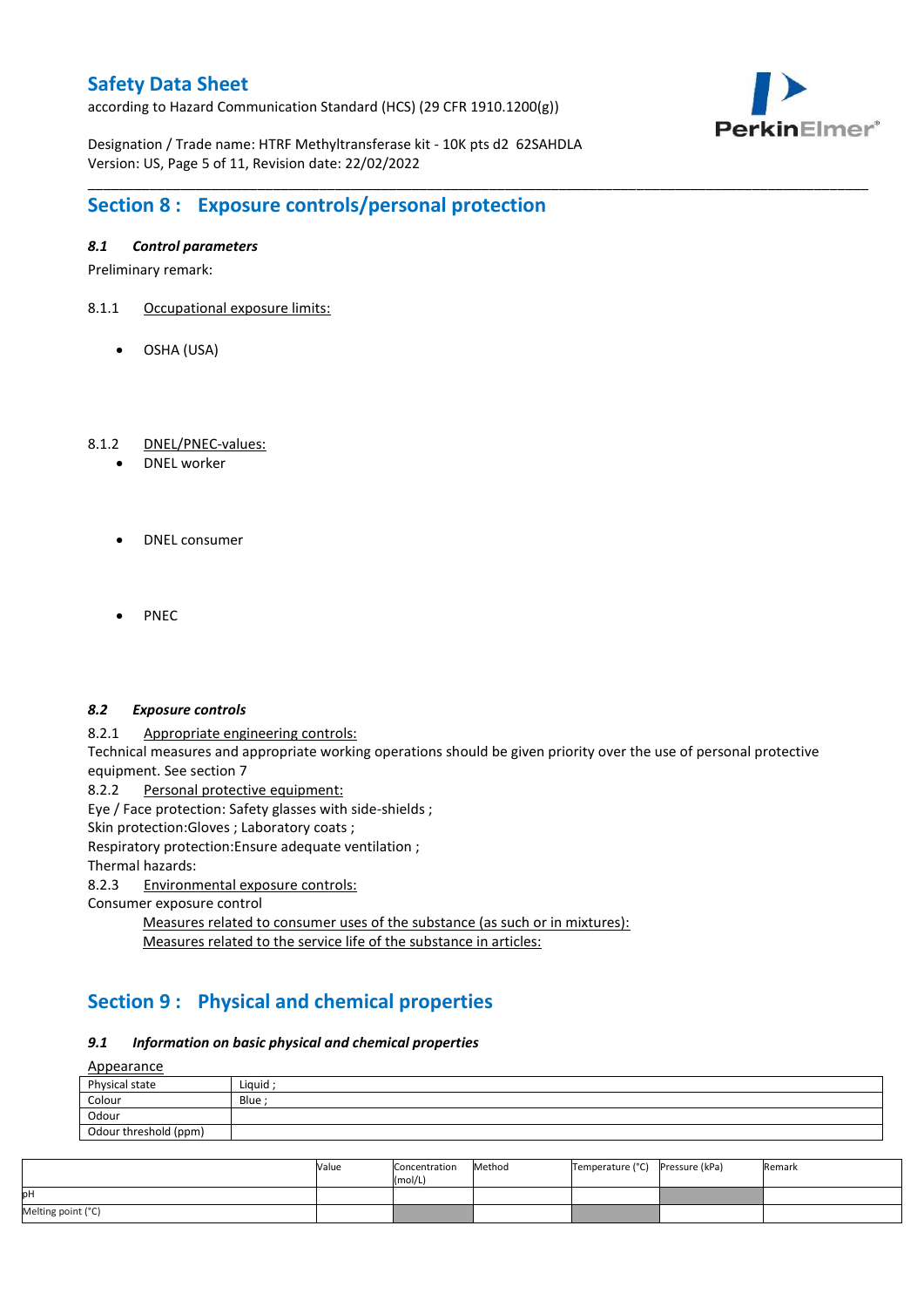according to Hazard Communication Standard (HCS) (29 CFR 1910.1200(g))



### Designation / Trade name: HTRF Methyltransferase kit - 10K pts d2 62SAHDLA Version: US, Page 6 of 11, Revision date: 22/02/2022

| Freezing point (°C)                                         |                                           |  |  |  |
|-------------------------------------------------------------|-------------------------------------------|--|--|--|
| Initial boiling point/boiling range (°C)                    |                                           |  |  |  |
| Flash point (°C)                                            |                                           |  |  |  |
| Evaporation rate (kg/m <sup>2</sup> /h)                     |                                           |  |  |  |
| Flammability (type:) (%)                                    |                                           |  |  |  |
| Upper/lower<br>flammability or explosive<br>limits          | Upper explosive limit<br>(%)              |  |  |  |
| Lower explosive limit (%)<br>Vapour pressure (kPa)          |                                           |  |  |  |
| Vapour density (g/cm <sup>3</sup> )                         |                                           |  |  |  |
| Densities                                                   | Density (g/cm <sup>3</sup> )              |  |  |  |
|                                                             | Relative density (g/cm <sup>3</sup> )     |  |  |  |
|                                                             | Bulk density (g/cm <sup>3</sup> )         |  |  |  |
| Critical density (g/cm <sup>3</sup> )                       |                                           |  |  |  |
| Solubility (Type: ) (g/L)                                   |                                           |  |  |  |
| Partition coefficient (log Pow)<br>n-octanol/water at pH :  |                                           |  |  |  |
| Auto-ignition temperature (°C)                              |                                           |  |  |  |
| Decomposition temperature (°C)<br>Decomposition energy : kJ |                                           |  |  |  |
| Viscosity                                                   | Viscosity, dynamic (poiseuille)           |  |  |  |
|                                                             | Viscosity, cinematic (cm <sup>3</sup> /s) |  |  |  |
|                                                             | <b>Explosive properties</b>               |  |  |  |
|                                                             | Oxidising properties                      |  |  |  |

### *9.2 Other information:*

No other relevant data available

# **Section 10 : Stability and reactivity**

#### *10.1 Reactivity*

This material is considered to be non-reactive under normal use conditions. ;

#### *10.2 Chemical stability*

- *10.3 Possibility of hazardous reactions*
- *10.4 Conditions to avoid:*

#### *10.5 Incompatible materials:*

### *10.6 Hazardous decomposition products:*

Does not decompose when used for intended uses. ; Thermal decomposition can lead to the escape of irritating gases and vapors. ;

## **Section 11 : Toxicological information**

Toxicokinetics, metabolism and distribution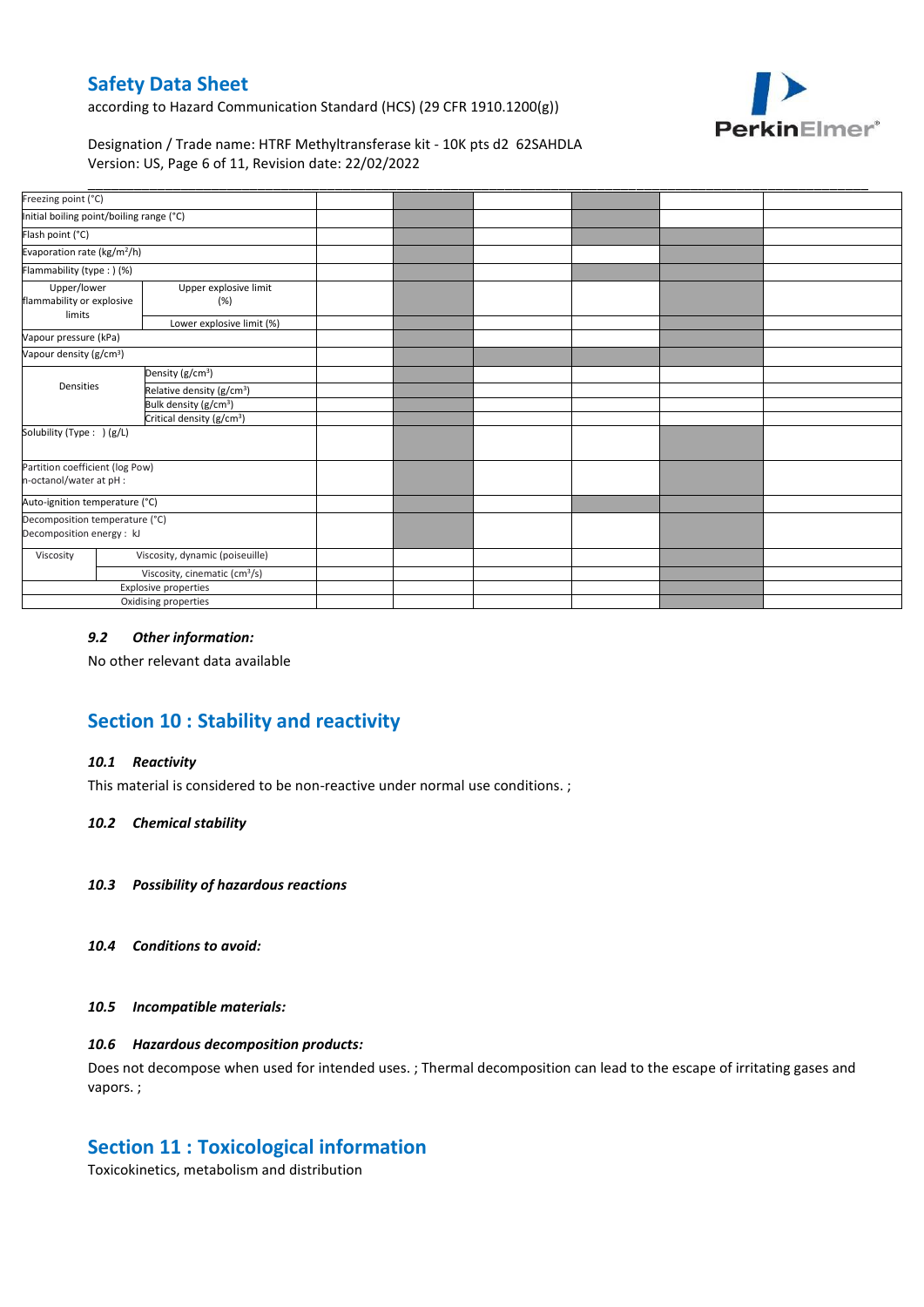according to Hazard Communication Standard (HCS) (29 CFR 1910.1200(g))

PerkinElmer®

Designation / Trade name: HTRF Methyltransferase kit - 10K pts d2 62SAHDLA Version: US, Page 7 of 11, Revision date: 22/02/2022

\_\_\_\_\_\_\_\_\_\_\_\_\_\_\_\_\_\_\_\_\_\_\_\_\_\_\_\_\_\_\_\_\_\_\_\_\_\_\_\_\_\_\_\_\_\_\_\_\_\_\_\_\_\_\_\_\_\_\_\_\_\_\_\_\_\_\_\_\_\_\_\_\_\_\_\_\_\_\_\_\_\_\_\_\_\_\_\_\_\_\_\_\_\_\_\_\_\_\_\_\_

### *11.1 Information on toxicological effects*

Substances

**Acute toxicity**

Animal data: Acute oral toxicity:

Acute dermal toxicity:

Acute inhalative toxicity:

Practical experience / human evidence: Assessment / Classification: General Remark:

#### **•** Skin corrosion/irritation

Animal data:

In-vitro skin test method: In-vitro skin test result:

Assessment / Classification:

**Eye damage/irritation**

Animal data:

In vitro eye test method: In vitro eye test result: Assessment / Classification:

> C**MR effects (carcinogenity, mutagenicity and toxicity for reproduction)** o Germ cell mutagenicity:

Animal data:

Assessment / Classification:

o Carcinogenicity

Practical experience / human evidence: Animal data:

Other information: Assessment / Classification:

o Reproductive toxicity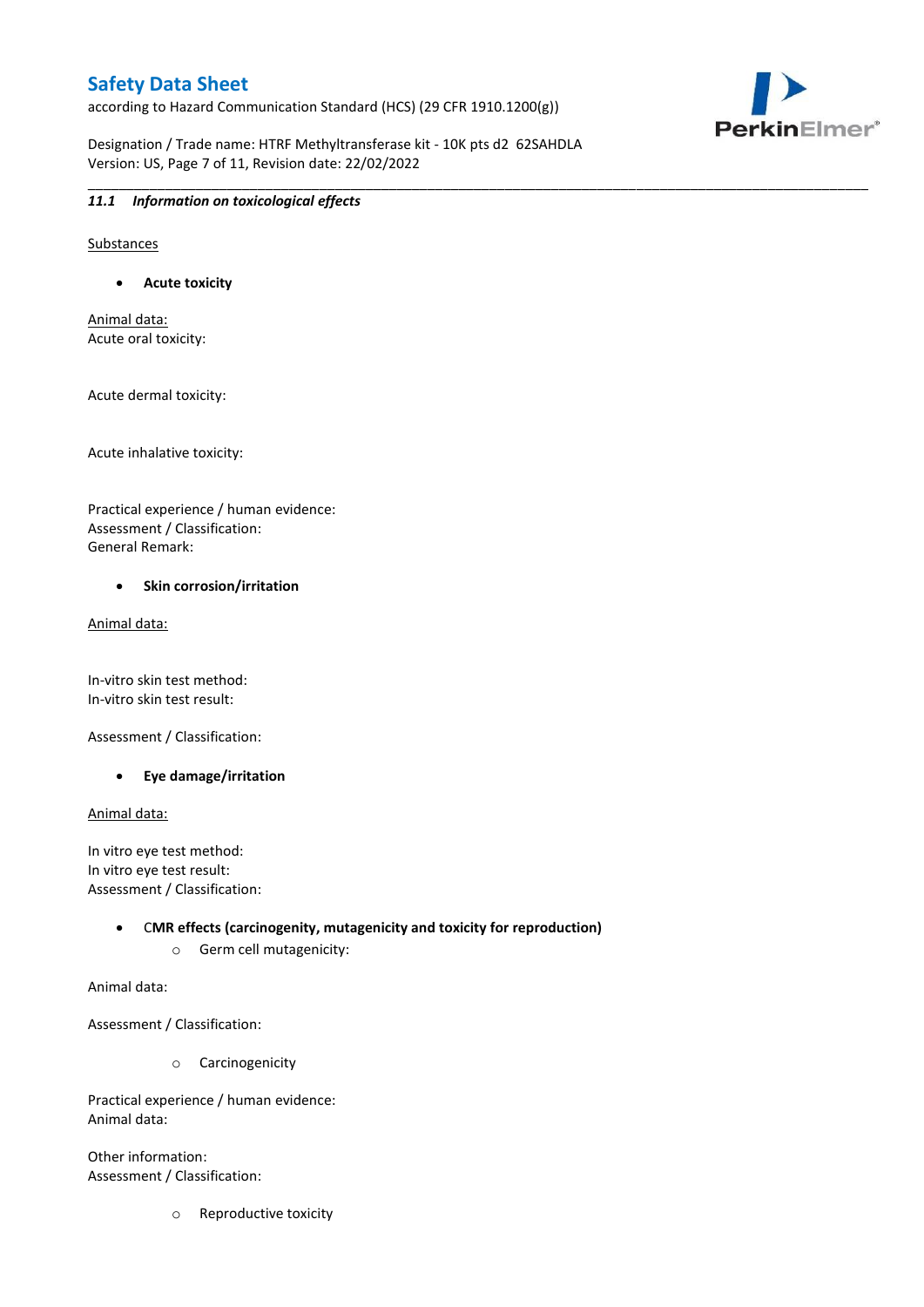according to Hazard Communication Standard (HCS) (29 CFR 1910.1200(g))



Designation / Trade name: HTRF Methyltransferase kit - 10K pts d2 62SAHDLA Version: US, Page 8 of 11, Revision date: 22/02/2022

\_\_\_\_\_\_\_\_\_\_\_\_\_\_\_\_\_\_\_\_\_\_\_\_\_\_\_\_\_\_\_\_\_\_\_\_\_\_\_\_\_\_\_\_\_\_\_\_\_\_\_\_\_\_\_\_\_\_\_\_\_\_\_\_\_\_\_\_\_\_\_\_\_\_\_\_\_\_\_\_\_\_\_\_\_\_\_\_\_\_\_\_\_\_\_\_\_\_\_\_\_ Practical experience / human evidence: Animal data:

Other information: Assessment / Classification:

Overall assessment on CMR properties:

- **Specific target organ toxicity (single exposure)**
	- o STOT SE 1 and 2

Animal data:

Other information:

o STOT SE 3

Practical experience / human evidence:

Other information: Assessment / Classification:

#### **Specific target organ toxicity (repeated exposure)**

Practical experience / human evidence: Animal data:

Assessment / Classification: Other information

**Aspiration hazard**

Practical experience / human evidence: Experimental data: viscosity data: see SECTION 9. Assessment / Classification: Remark:

11.1.1 Mixtures No toxicological information is available for the mixture itself

# **Section 12 : Ecological information**

In case that test data regarding one endpoint/differentiation exist for the mixture itself, the classification is carried out according to the substance criteria (excluding biodegradation and bioaccumulation). If no test data exist, the criteria for mixture classification has to be used (calculation method); in this case the toxicological data of the ingredients are shown.

#### *12.1 Aquatic toxicity:*

Acute (short-term) fish toxicity

Chronic (long-term) fish toxicity

Acute (short-term) toxicity to crustacea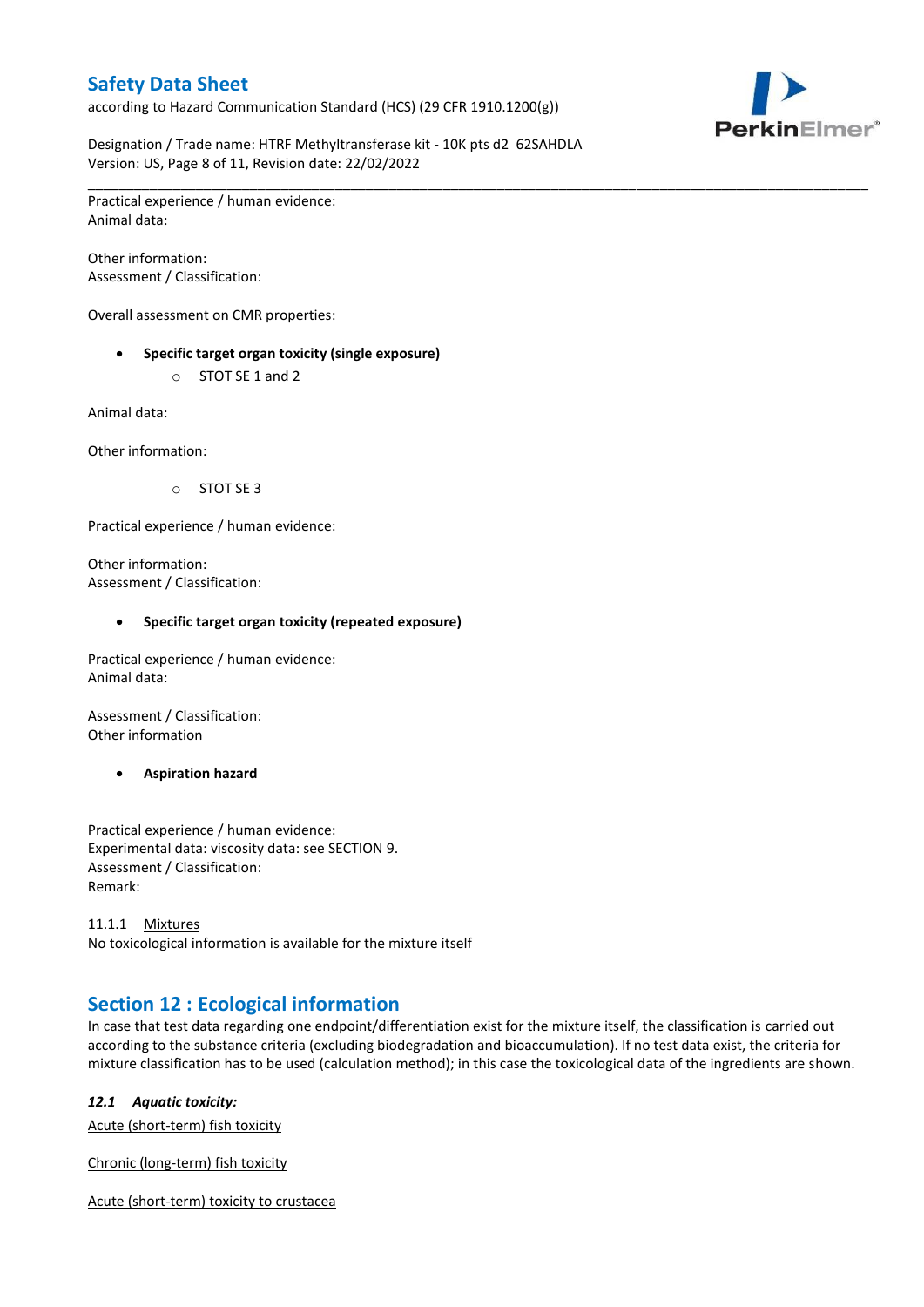according to Hazard Communication Standard (HCS) (29 CFR 1910.1200(g))

Designation / Trade name: HTRF Methyltransferase kit - 10K pts d2 62SAHDLA Version: US, Page 9 of 11, Revision date: 22/02/2022

\_\_\_\_\_\_\_\_\_\_\_\_\_\_\_\_\_\_\_\_\_\_\_\_\_\_\_\_\_\_\_\_\_\_\_\_\_\_\_\_\_\_\_\_\_\_\_\_\_\_\_\_\_\_\_\_\_\_\_\_\_\_\_\_\_\_\_\_\_\_\_\_\_\_\_\_\_\_\_\_\_\_\_\_\_\_\_\_\_\_\_\_\_\_\_\_\_\_\_\_\_ Chronic (long-term) toxicity to crustacea

Acute (short-term) toxicity to algae and cyanobacteria

Toxicity to microorganisms and other aquatic plants / organisms

Assessment / Classification:

## *12.2 Persistence and degradability* Biodegradation:

Abiotic Degradation:

Assessment / Classification:

### *12.3 Bioaccumulative potential*

Bioconcentration factor (BCF):

### *12.4 Mobility in soil*

- *12.5 Results of PBT and vPvB assessment*
- *12.6 Other adverse effects:*

Additional ecotoxicological information:

# **Section 13 : Disposal considerations**

#### *13.1 Waste treatment methods*

Waste treatment options: Dispose of waste according to applicable legislation. ;

Other disposal recommendations: Additional information:

# **Section 14 : Transport information**

#### ADR/RID/AND/IMDG/IATA

| UN No.                     |  |
|----------------------------|--|
| UN Proper shipping name    |  |
| Transport hazard class(es) |  |
| Hazard label(s)            |  |
|                            |  |
| Packing group              |  |

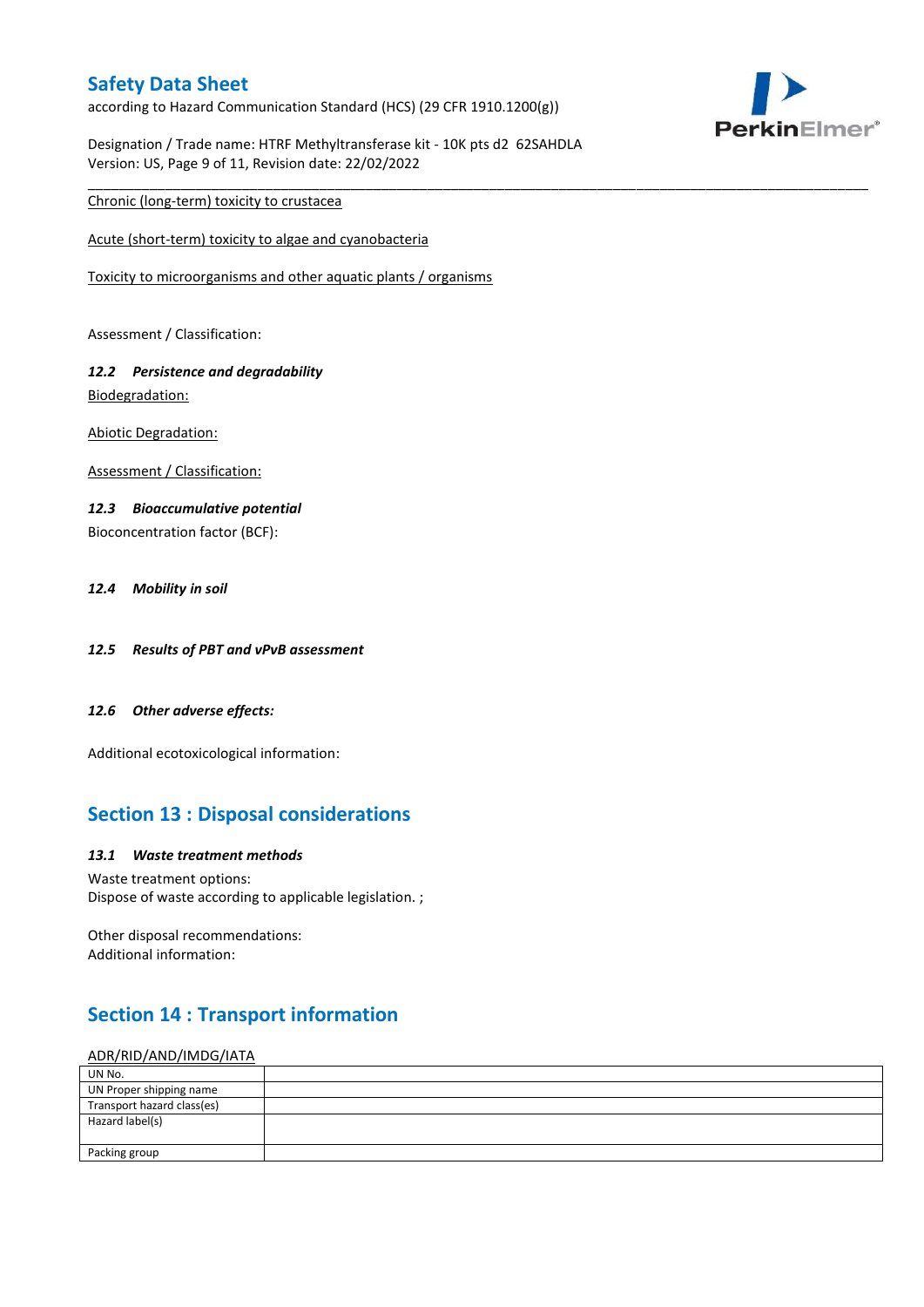Packing Instructions for ADR/RID:

according to Hazard Communication Standard (HCS) (29 CFR 1910.1200(g))



Designation / Trade name: HTRF Methyltransferase kit - 10K pts d2 62SAHDLA Version: US, Page 10 of 11, Revision date: 22/02/2022

*Transport in bulk according to Annex II of MARPOL 73/78 and the IBC Code*

## Land transport (ADR/RID) Classification code ADR: Special Provisions for ADR/RID:<br>
Limited quantities for ADR/RID: Excepted Quantities for ADR/RI Excepted Quantities for ADR/RID:

Special packing provisions for ADR/RID: Mixed packing provisions: Portable tanks and bulk containers Instructions: Portable tanks and bulk containers Special Provisions: ADR Tank Code: ADR Tank special provisions: Vehicle for tank carriage:  $S$  Special provisions for carriage Packages: Special provisions for carriage Bulk: Special provisions for carriage for loading, unloading and handling: Special Provisions for carriage Operation: Hazard identification No: Transport category (Tunnel restriction code):

\_\_\_\_\_\_\_\_\_\_\_\_\_\_\_\_\_\_\_\_\_\_\_\_\_\_\_\_\_\_\_\_\_\_\_\_\_\_\_\_\_\_\_\_\_\_\_\_\_\_\_\_\_\_\_\_\_\_\_\_\_\_\_\_\_\_\_\_\_\_\_\_\_\_\_\_\_\_\_\_\_\_\_\_\_\_\_\_\_\_\_\_\_\_\_\_\_\_\_\_\_

Sea transport (IMDG) Marine Pollutant: Subsidiary risk(s) for IMDG: Packing provisions for IMDG: Limited quantities for IMDG: Packing instructions for IMDG: IBC Instructions: IBC Provisions: IMO tank instructions: UN tank instructions: Tanks and bulk Provisions: EmS : Stowage and segregation for IMDG: Properties and observations:

### Inland waterway transport (ADN) Classification Code ADN: Special Provisions ADN: Limited quantities ADN: Excepted quantities ADN: Carriage permitted: Carriage permitted: Provisions concerning loading and unloading: Provisions concerning carriage: Number of blue cones/lights: Remark:

Air transport (ICAO-TI / IATA-DGR) Subsidiary risk for IATA: Excepted quantity for IATA:

Passenger and Cargo Aircraft Limited Quantities Packing Instructions: Passenger and Cargo Aircraft Limited Quantities Maximal Net Quantity : Passenger and Cargo Aircraft Packaging Instructions : Passenger and Cargo Aircraft Maximal Net Quantity : Cargo Aircraft only Packaging Instructions : Cargo Aircraft only Maximal Net Quantity : ERG code: Special Provisions for IATA:

# **Section 15 : Regulatory information**

### *15.1 Safety, health and environmental regulations/legislation specific for the substance or mixture*

### *15.2 Chemical Safety Assessment:*

For the following substances of this mixture a chemical safety assessment has been carried out :